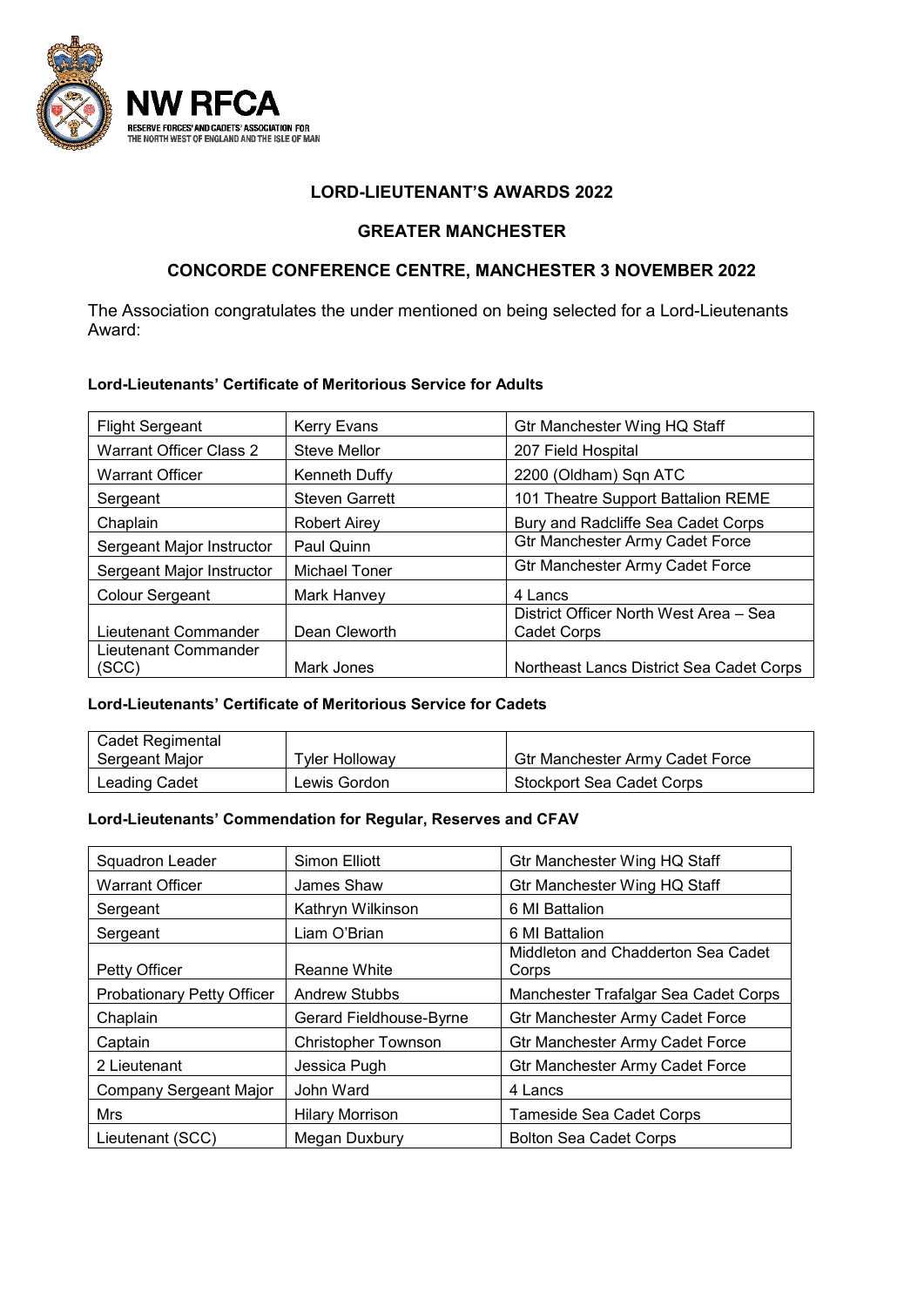### **Lord-Lieutenants' Commendation for Cadets**

| Cadet Lance Corporal | Ellis Whitehead  | <b>Gtr Manchester Army Cadet Force</b> |
|----------------------|------------------|----------------------------------------|
| Cadet Lance Corporal | Michael Crofts   | <b>Gtr Manchester Army Cadet Force</b> |
| Cadet Drum Maior     | Joshua Isherwood | <b>Gtr Manchester Army Cadet Force</b> |

# **Lord – Lieutenants' Certificate of Commendation for Veterans and other charities**

| Mr | Brian Douglas  | Royal British Legion - Royton Branch |
|----|----------------|--------------------------------------|
| Mr | Dave Kerr      | <b>Greater Manchester Police</b>     |
| Mr | Carl Parkinson | 6 MI Battalion                       |

# **Lord – Lieutenants' Award for Meritorious Service for Veterans and other charities**

| Mrs<br>EЫL.<br>лаг | .<br>w<br>- - - - - - -<br>ounci. |
|--------------------|-----------------------------------|
|--------------------|-----------------------------------|